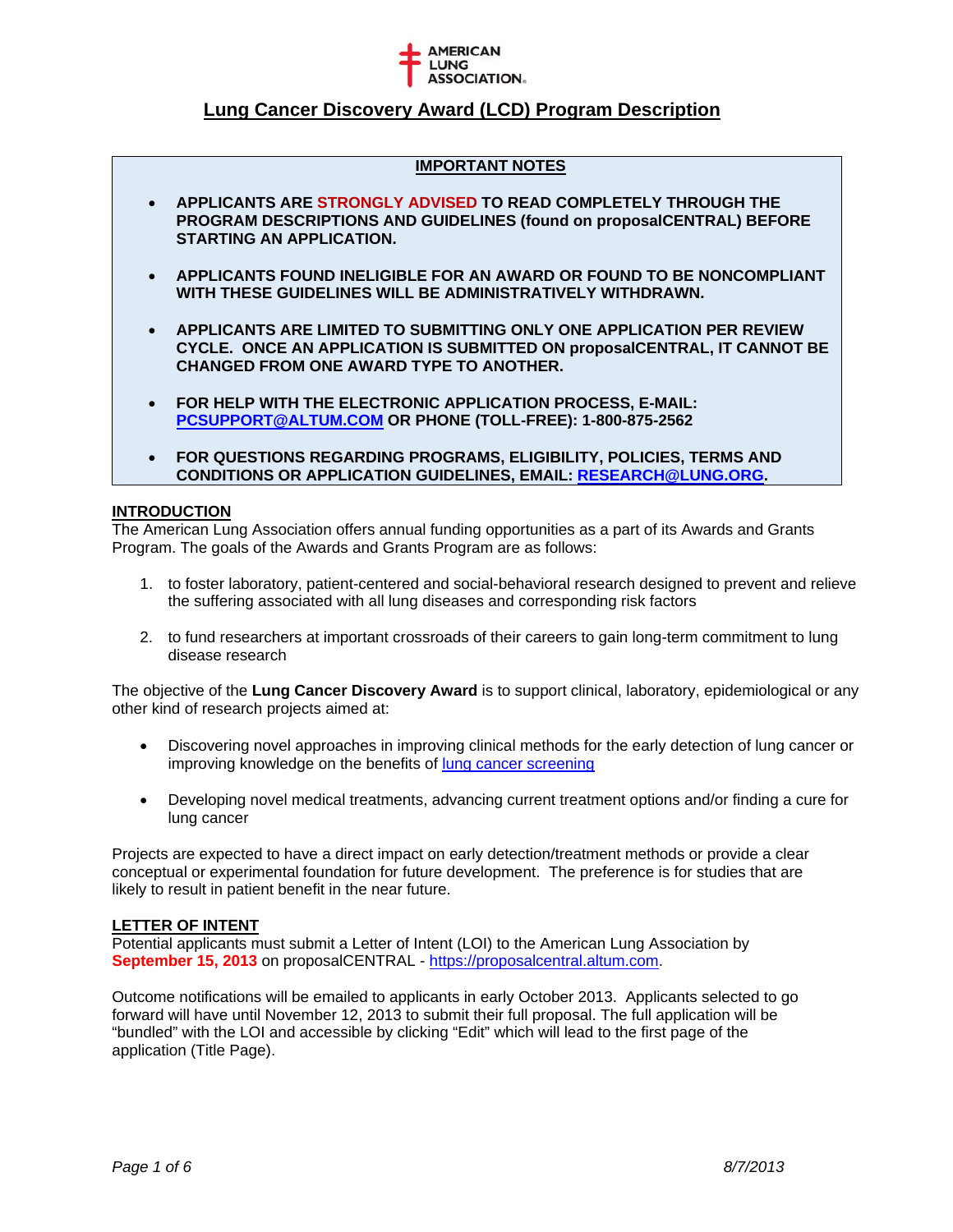

## *Requirements for the Letter of Intent Submission:*

- 1. A **1-page Letter of Intent** including brief descriptions on the:
	- a. Rationale and Significance of the research project
	- b. Specific Aims and Hypotheses (may be modified slightly in full application)
	- c. Overall experimental approach
- 2. Applicant **Biosketch**

## **ELIGIBILITY**

### *Education and Experience*

At the time of application, an applicant must hold a doctoral degree, have a faculty appointment at an academic institution (including research institutions not formally associated with a university), and have completed a training fellowship**. Applicants may be at any level of research experience.** 

Applicants must be independent, self-directed researchers for whom their institution must provide space and other resources customary for independent investigators. The application must convey the commitment of the institution to the applicant and the proposed research activities.

### *Citizenship*

At the time of application, candidates must be United States citizens or foreign nationals holding one of the following visa immigration statuses: permanent resident **(Green Card)**, exchange visitor **(J-1)**, temporary worker in a specialty occupation **(H-1B)**, Canadian or Mexican citizen engaging in professional activities **(TN)**, Australians in Specialty Occupation **(E-3 visa)** or temporary worker with extraordinary abilities in the sciences **(O-1)**. Lung Health Dissertation applicants may hold a student **(F-1)** visa. **At the time of application and throughout the award, an applicant must be employed by a U.S. institution.**

# **AWARD INFORMATION**

# *Award Structure and Allocation*

The Lung Cancer Discovery Award is \$100,000 per award year. All awards are subject to availability of funds at the ALA on the start date. The Lung Cancer Discovery Award is subject to annual review and may be granted for up to two years. The second year of support is based on demonstrating satisfactory progress, as well as, the availability of funding from the American Lung Association.

No more than 25% of the requested budget may be used for an awardees salary and fringe benefits and no more than 30% of the total award budget may be used to fund the purchase of permanent equipment.

## *Personnel Expenditures/Other*

Award funds may be used for the salary and fringe benefit costs of other personnel. Fringe benefit costs may only be expended upon the stipulation that they not be obtained from another source.

## **FACTORS CONSIDERED IN EVALUATING APPLICATIONS**

*Factors considered when reviewing applications include:* 

- Scientific merit, innovation, and feasibility of the research plan and its relevance to the mission of the American Lung Association.
- Applicant's experience, future plans, publications, and significant past and potential future contributions to lung cancer research.
- External letters of recommendation from individuals not directly involved in the applicants research or career training will receive greater consideration than other letters.
- Research environment.
- Availability of sufficient funds to complete the proposed research project.

## **APPLICATION DEADLINE**

Applicants asked to submit a full application must upload their application to proposalCENTRAL at https://proposalcentral.altum.com/ prior to deadline of Nov**ember 12, 2013, 11:59 p.m. Eastern Time.**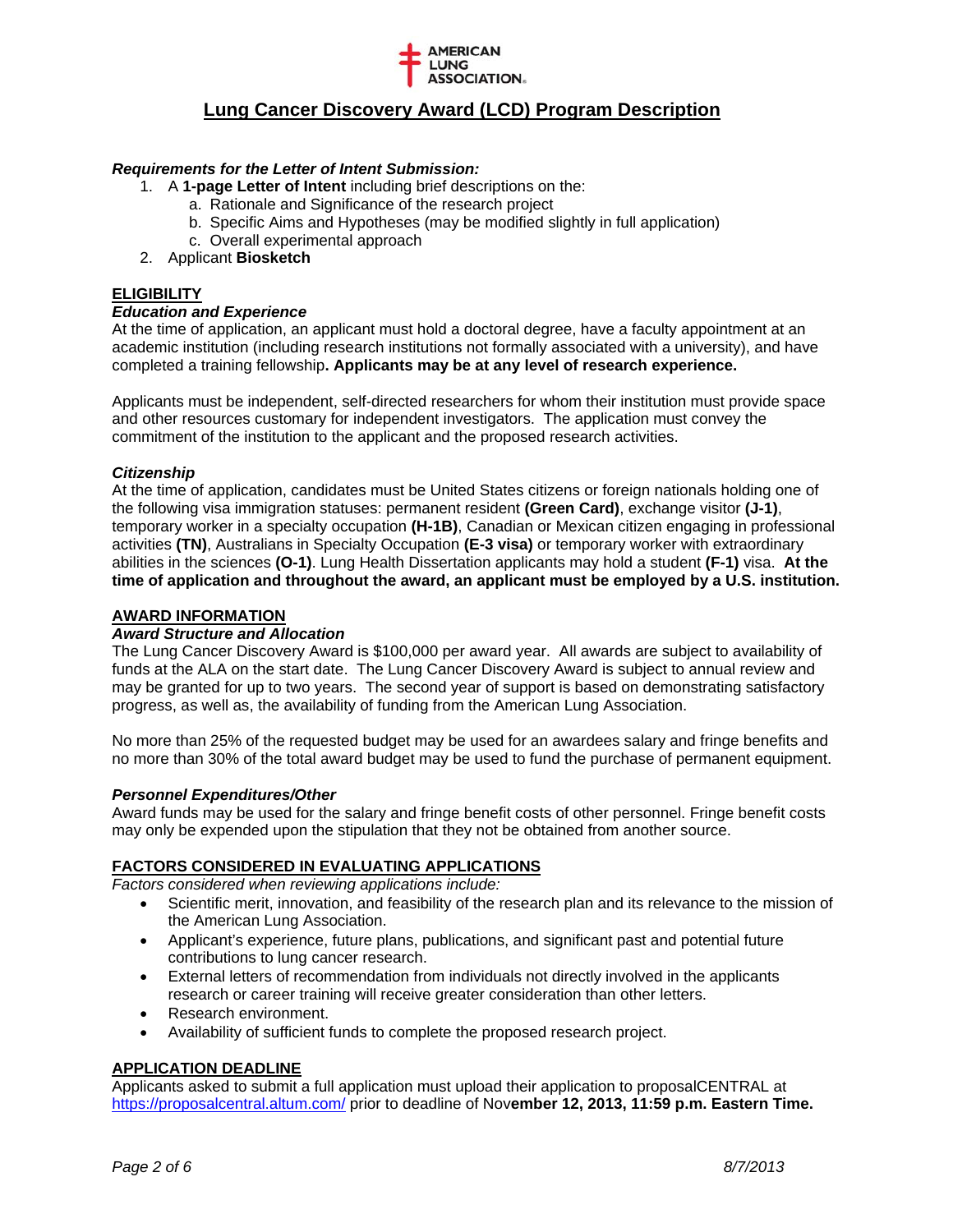

Applicants are required to submit **one signed original plus two copies** of all application materials to:

**American Lung Association 21 W. 38th Street, 3rd Floor New York, NY 10018 ATTN: Research Division** 

#### **Applications must be post-marked by the deadline date of November 12, 2013.**

### **PEER REVIEW RESULTS**

The American Lung Association will provide results of the peer review process to each applicant in **May 2014**. Applicants will receive a letter from the American Lung Association with the final outcome and reviewer critiques will be available electronically via proposalCENTRAL. *Telephone or email requests for results will not be responded to.* 

### **TERMS AND CONDITIONS**

American Lung Association (ALA) Terms and Conditions that apply to the Lung Cancer Discovery Award:

#### **Animal Use**

The ALA allows animal use in biomedical research only when no other means of obtaining scientifically sound, valid and useful results are available. Applicants/ awardees must comply with the Public Health Service Policy on *Human Care and Use of Laboratory Animals* and the National Research Council *Guide for the Care and Use of Laboratory Animals* to the same extent as each would were the research funded by the National Institutes of Health. **A copy** of the Institutional Animal Care and Use of Committee (IACUC) approval and/or the Association for Assessment and Accreditation of Laboratory Animal Care (AAALAC) accreditation must be provided to the ALA before the start of an award; otherwise the award may be administratively withdrawn. **Applicants from institutions that do not have accreditation from the AAALAC, USDA and/or IACUC are not eligible to apply.** 

#### **Authorized Award Holders**

Awards are granted on behalf of specific individuals. Awards cannot be transferred to another individual. If a grantee cannot complete the research, the funds will revert back to the ALA.

#### **Award Structure and Allocation**

The Lung Cancer Discovery Award is for \$100,000 per award year. Awards are subject to an annual review and may be granted for up to two years. The second year of support is based on demonstrating satisfactory progress, as well as, the availability of funding from the ALA. No more than 25% of the requested budget may be used for an awardees salary and/or fringe benefits and no more than 30% of the total award budget may be used to fund the purchase of permanent equipment.

#### **Award Payments**

Award payments are issued twice a year in July and January by the ALA.

#### **Biohazards**

Biohazards are broadly defined to be recombinant and/or infectious and tumor materials that may be deleterious to normal organisms upon controlled exposure. Research involving biohazards requires **a copy** of the appropriate institutional committee approval to be sent to the ALA before the start of an award; otherwise the award may be administratively withdrawn.

#### **Carry Over or Extensions**

Requests for carry over or award extensions require prior approval by the ALA. *All requests must be in writing and directed to the Assistant Vice President, Research.* The written requests for carry over and/or extensions must be received by the ALA thirty days prior to the award's official termination date. When requesting a carry over, the awardee must indicate: the amount, from what budget line and to what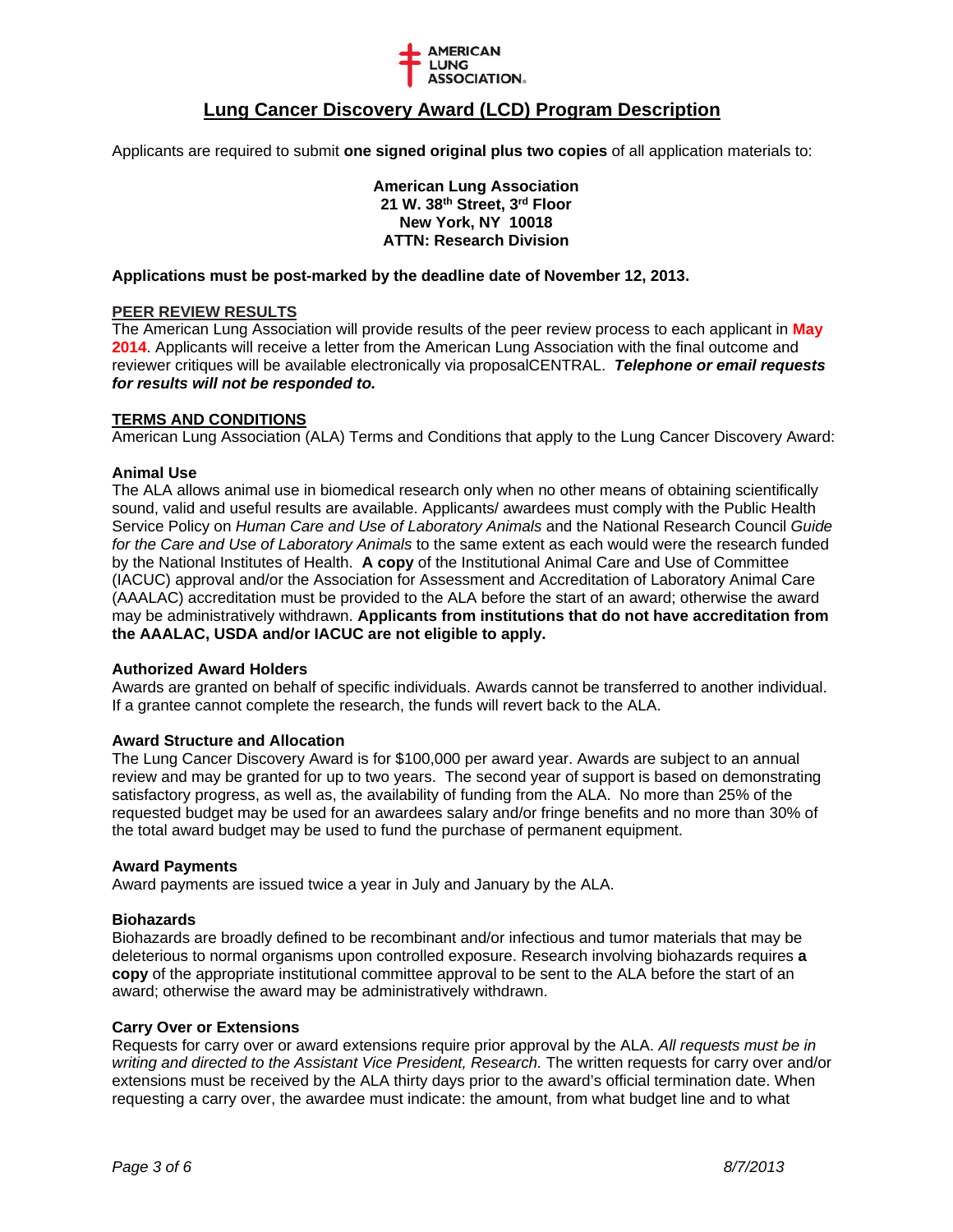

budget-line the monies are being applied. In the case of supply or equipment budget, all items must be itemized. *Awardees can only request a carry over or extension once per award.* 

## **Change of Budget**

Requests for changes in budget require prior approval by the ALA. *All requests must be in writing and directed to the Assistant Vice President, Research.* When requesting a change in budget, the awardee must indicate: the amount, from what budget line and to what budget-line the monies are being transferred. In the case of supply or equipment budget, all items must be itemized.

### **Change of Status**

Transfer of an award from one institution to another requires prior approval by the ALA and is approved on a case to case basis. *All requests must be in writing and directed to the Assistant Vice President, Research.* All unexpended funds must be returned to the ALA within 45 days of transfer approval. Once the ALA receives the unexpended funds, they will be reissued to the new institution if approved.

### **Correspondence**

The ALA will correspond directly with the awardee. As such, it is the responsibility of the awardee to ensure institutional personnel are copied on all ALA correspondence.

### **Equal Employment Opportunity**

The ALA will only award individuals working in institutions identified as Equal Opportunity Employers.

### **Equipment Expenditures**

No more than 30% of the total award budget may be used to fund the purchase of permanent equipment. Equipment is defined as an item that costs \$500 or more, has a primary function related to the research project, and ordinarily has a usable life expectancy of one year or greater.

## **Equipment and Supply Purchases**

Upon conclusion of the award, equipment and supplies purchased with funds from the award become the property of the institution at which the work was done. *Any departure from this clause requires prior written approval from the Assistant Vice President, Research.*

## **Equipment Repair & Service Contracts**

No award shall be used for repair or service contract costs for institutional equipment.

#### **Financial Report**

At the conclusion of the award, the ALA requires the completion of a financial disbursement report covering the entire award period and reflecting the award expenditures as originally approved. Any funds used for unauthorized expenditures or unexpended funds must be returned to the ALA, with the disbursement report, within 60 days after the award has terminated. *The ALA does not require a financial disbursement report to be completed at the end of each year of support.*

## **Human Subjects and Stem Cells**

All research conducted on human subjects and/or human stem cells must comply with the provisions of the United States Department of Health and Human Services 45 C.F.R. pt. 46 to the same extent as each would were the research funded by the National Institutes of Health. **A copy** of the Institution Review Board (IRB) approval and/or exemption and approved patient consent forms must be provided to the ALA prior to the start of an award; otherwise the award may be administratively withdrawn.

If the proposed research project involves human subjects, the population sampled shall be inclusive of the general population, of relevance to the scientific question posed, without restriction in regard to gender, race, age, and socioeconomic status. Proposals that intentionally restrict the population sampled must include a compelling scientific rationale for such design. *It is recommended that applicants submit projects to the appropriate human subjects Institutional Review Board at the time of application or before.*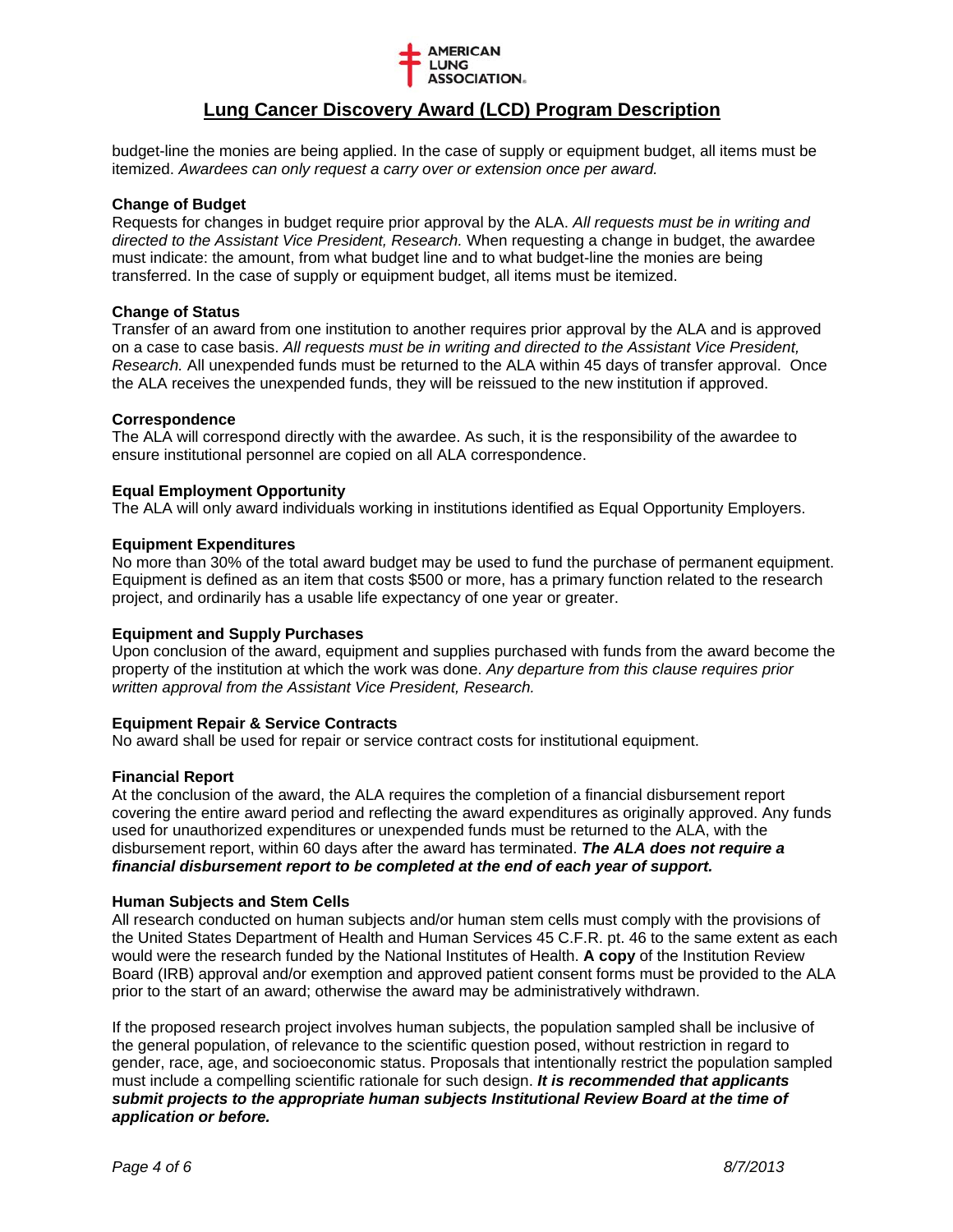

## **Legal Liability**

The ALA will not assume responsibility for and the grantee institution will indemnify and hold the ALA harmless from any lawsuit, claim, judgment, damages, awards, or malpractice arising from research or investigations related to an award as a condition of accepting this award.

## **Other Funding**

No other ALA award may be held concurrently with the Lung Cancer Discovery Award. An investigator who has previously received a Lung Cancer Discovery Award is not eligible for additional support.

ALA funds shall not be used to duplicate any work supported by other funding agencies. *It is the responsibility of the applicant/awardee to notify the Assistant Vice President, Research of any potential budgetary or scientific overlap.* This includes the receipt of a new award during the period of the ALA award. An assessment of the degree of scientific overlap will be made on an individual basis. In cases of significant scientific overlap the applicant/awardee will have the option to choose between the ALA award and that of the other organization.

## **Overhead/Indirect Costs**

Overhead or indirect costs are not permitted.

## **Patent Policy**

Inventions and discoveries from research performed during the term of an ALA award will be subject to the current ALA patent policy, as well as, to the patent policies of the institution where the work is performed.

## **Progress Reports**

Periodic progress reports may be requested and must be completed to assist the ALA in shaping future policies with respect to its award program.

## **Project Support Expenditures**

No award shall be used for the purchase of furniture, computers, the construction or renovation of facilities, payment of honoraria, membership dues or tuition, purchase of textbooks or periodicals or payment for secretarial support.

## **Publications**

All publications and/or presentations at scientific conferences and meetings based on research conducted from this award **must acknowledge "the support of the American Lung Association"**. Reprints of abstracts, manuscripts, or other articles that reflect research done after award acceptance must be submitted to the ALA.

## **Publication Expenditures**

The maximum amount of funds expendable for publication costs is \$1,000 per year. All publication costs must directly relate to the ALA project.

## **Renewals**

Renewal of an ALA award is based on a demonstration of satisfactory progress and the availability of funding. Awardees are required to complete an ALA Renewal Application for each year the award is subject to renewal.

## **Tobacco Funded Research and Other Conflicts of Interest**

The ALA will not provide research or other funding to investigators who have received direct funding or funding from agencies of the tobacco industry.

ALA applicants/awardees must comply with the provisions of the United States Department of Health and Human Services regulations on financial conflicts of interest 42 C.F.R. pt. 50, subpt. F to the same extent as each would were the research funded by the National Institutes of Health.